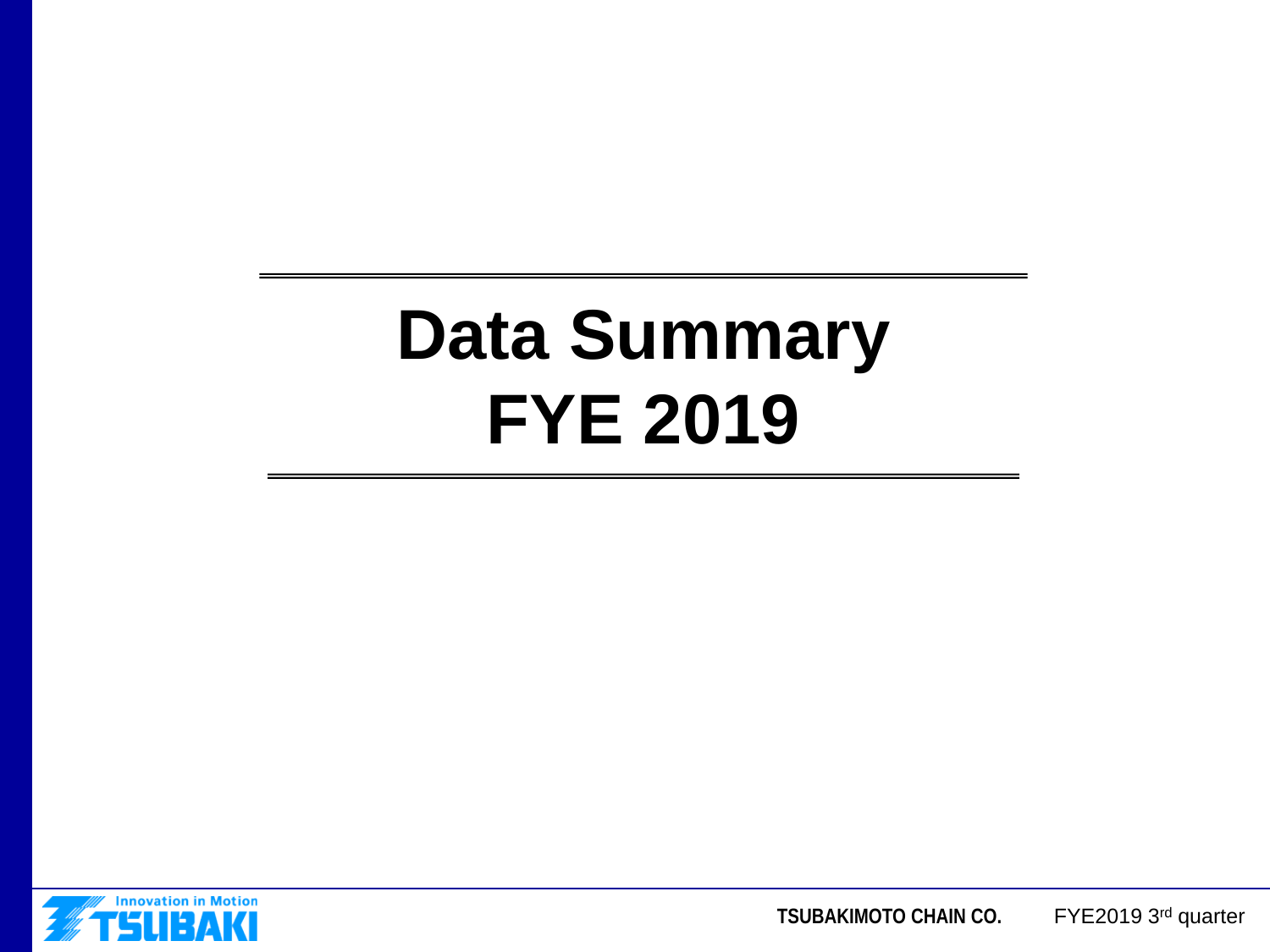# **Movement of Order Acceptance and Backlog (consolidated basis)**

(Yen, millions)

|                            | [Fiscal year]                                        |         |         |         |  |        | [Quarter] |        |        |          |        |        |    |  |
|----------------------------|------------------------------------------------------|---------|---------|---------|--|--------|-----------|--------|--------|----------|--------|--------|----|--|
|                            | FYE 2015   FYE 2016   FYE 2017   FYE 2018   FYE 2019 |         |         |         |  |        | FYE 2018  |        |        | FYE 2019 |        |        |    |  |
|                            |                                                      |         |         |         |  | 1Q     | 2Q        | 3Q     | 4Q     | 1Q       | 2Q     | 3Q     | 4Q |  |
| (Order acceptance)         |                                                      |         |         |         |  |        |           |        |        |          |        |        |    |  |
| Chain                      | 60,530                                               | 63,168  | 60,999  | 69,728  |  | 16,554 | 16,042    | 19,251 | 17,881 | 17,546   | 17,681 | 18,292 |    |  |
| PTUC <sup>*</sup>          | 22,389                                               | 21,745  | 21,576  | 25,043  |  | 5,949  | 6,385     | 6,507  | 6,202  | 6,724    | 6,974  | 5,742  |    |  |
| <b>Automotive Parts</b>    | 66,279                                               | 74,235  | 75,197  | 79,377  |  | 19,739 | 18,812    | 19,928 | 20,898 | 20,459   | 19,343 | 19,620 |    |  |
| Materials Handling Systems | 44,627                                               | 43,460  | 42,826  | 46,770  |  | 11,383 | 9,998     | 8,928  | 16,461 | 13,972   | 13,493 | 16,153 |    |  |
| Other                      | 2,258                                                | 2,165   | 2,455   | 2,826   |  | 631    | 995       | 779    | 421    | 748      | 936    | 388    |    |  |
| Total                      | 196,086                                              | 204,776 | 203,056 | 223,747 |  | 54,257 | 52,232    | 55,395 | 61,863 | 59,451   | 58,427 | 60,195 |    |  |
| (Backlog)                  |                                                      |         |         |         |  |        |           |        |        |          |        |        |    |  |
| Chain                      | 7,932                                                | 8,215   | 9,789   | 13,546  |  | 10,758 | 11,037    | 13,486 | 13,546 | 14,133   | 14,169 | 14,489 |    |  |
| PTUC <sup>*</sup>          | 3,361                                                | 3,464   | 3,732   | 5,148   |  | 4,053  | 4,603     | 5,044  | 5,148  | 5,750    | 6,443  | 5,756  |    |  |
| <b>Automotive Parts</b>    | 169                                                  | 931     | 982     | 814     |  | 1,003  | 999       | 950    | 814    | 895      | 821    | 734    |    |  |
| Materials Handling Systems | 17,926                                               | 16,876  | 18,716  | 22,044  |  | 21,645 | 20,160    | 19,989 | 22,044 | 32,846   | 29,528 | 30,508 |    |  |
| Other                      | 265                                                  | 88      | 163     | 181     |  | 228    | 562       | 643I   | 181    | 258      | 492    | 185    |    |  |
| Total                      | 29,655                                               | 29,576  | 33,385  | 41,735  |  | 37,689 | 37,363    | 40,114 | 41,735 | 53,883   | 51,455 | 51,674 |    |  |

\*1 : P.T.U.C. = Power Transmission Units and Components

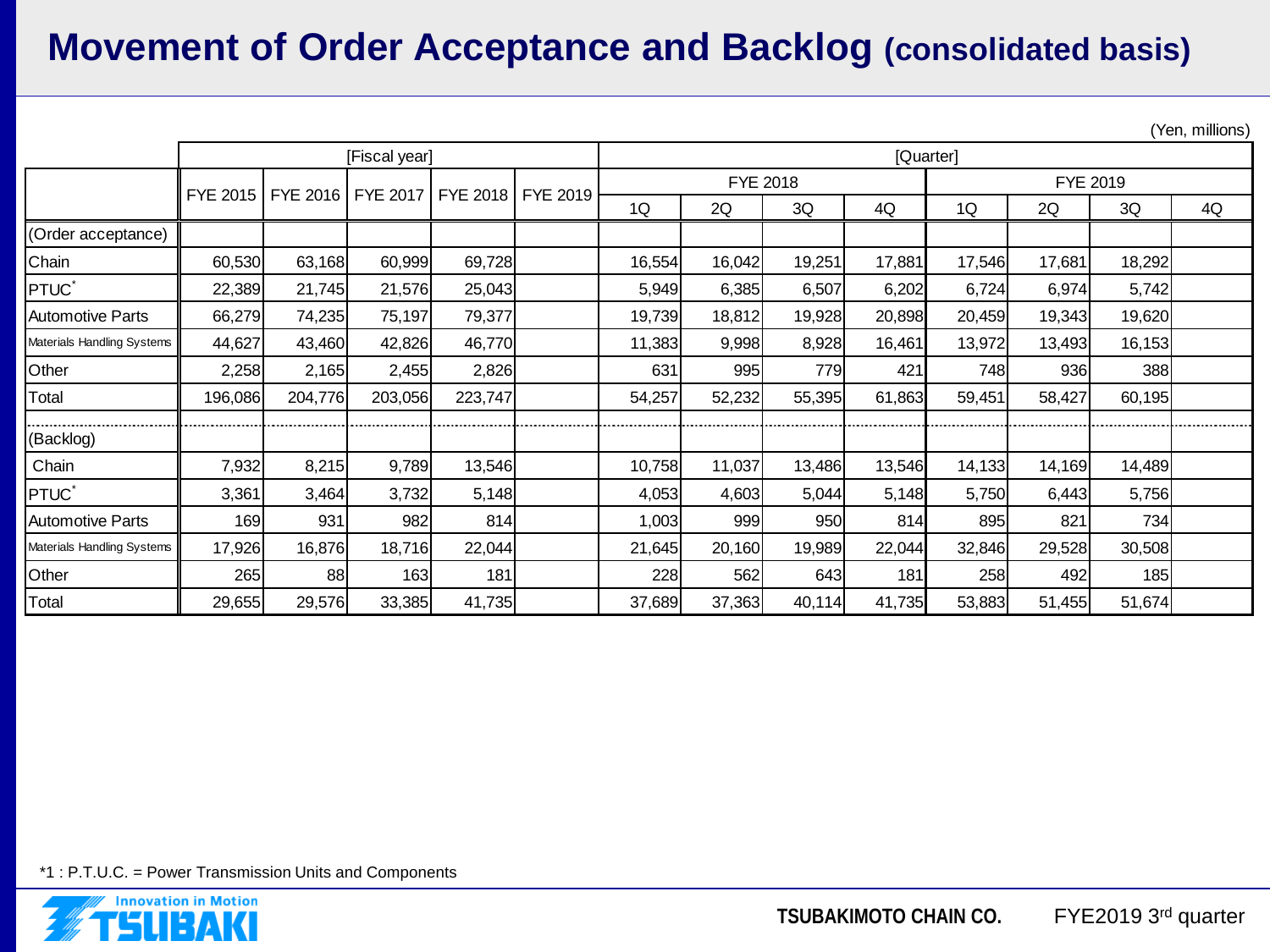# **Segment Information (by business group)**

(Yen, millions)

|                             | [Fiscal year] |          |                 |                          |          |         | ,,<br>[Quarter] |        |        |         |        |        |     |  |
|-----------------------------|---------------|----------|-----------------|--------------------------|----------|---------|-----------------|--------|--------|---------|--------|--------|-----|--|
|                             |               |          |                 |                          |          | FYE2018 |                 |        |        | FYE2019 |        |        |     |  |
|                             | FYE 2015      | FYE 2016 | <b>FYE 2017</b> | FYE 2018                 | FYE 2019 | 1Q      | 2Q              | 3 Q    | 4 Q    | 1Q      | 2Q     | 3 Q    | 4 Q |  |
| $(Sales)^{1}$               |               |          |                 |                          |          |         |                 |        |        |         |        |        |     |  |
| Chain                       | 61,721        | 63,998   | 60,600          | 67,338                   |          | 15,982  | 16,289          | 17,218 | 17,847 | 17,401  | 18,163 | 18,314 |     |  |
| PTUC <sup>*2</sup>          | 22,557        | 21,975   | 21,563          | 24,156                   |          | 5,725   | 5,979           | 6,189  | 6,262  | 6,224   | 6,439  | 6,535  |     |  |
| <b>Automotive Parts</b>     | 66,978        | 73,473   | 75.147          | 79,545                   |          | 19,719  | 18.816          | 19,976 | 21,034 | 20,379  | 19,417 | 19.706 |     |  |
| Materials Handling Systems  | 45,169        | 44,354   | 41.043          | 44,187                   |          | 8,347   | 11.793          | 9,225  | 14,821 | 11,432  | 16,900 | 15,279 |     |  |
| Other                       | 2,968         | 3,186    | 3,001           | 3,331                    |          | 704     | 787             | 813    | 1,025  | 900     | 832    | 855    |     |  |
| Consolidated                | 196,738       | 203,976  | 198,762         | 215,716                  |          | 49,870  | 52,908          | 52,795 | 60,141 | 55,480  | 61,011 | 59,688 |     |  |
|                             |               |          |                 |                          |          |         |                 |        |        |         |        |        |     |  |
| (Operating profit)          |               |          |                 |                          |          |         |                 |        |        |         |        |        |     |  |
| Chain                       | 5,002         | 6,172    | 7,102           | 8,502                    |          | 1,788   | 1,924           | 2,332  | 2,458  | 2,513   | 2,544  | 2,749  |     |  |
| PTUC <sup>*2</sup>          | 2,400         | 2,428    | 2,218           | 3,060                    |          | 690     | 610             | 917    | 841    | 911     | 629    | 1,136  |     |  |
| <b>Automotive Parts</b>     | 11,916        | 12,258   | 12,385          | 10,258                   |          | 2,680   | 2,481           | 2,869  | 2,227  | 2,529   | 2,169  | 2,209  |     |  |
| Materials Handling Systems  | 1,940         | 659      | 706             | 416                      |          | -448    | 581             | $-20$  | 304    | $-223$  | 1,094  | 208    |     |  |
| Other                       | 123           | 84       | -1              | $-41$                    |          | $-23$   | -6              | $-26$  | 15     | $-27$   | $-16$  | $-8$   |     |  |
| Consolidated                | 21,427        | 21,570   | 21,647          | 20,694                   |          | 4,331   | 5,167           | 5,706  | 5,487  | 5,440   | 6,203  | 6,001  |     |  |
|                             |               |          |                 |                          |          |         |                 |        |        |         |        |        |     |  |
| (Operating profit, percent) |               |          |                 |                          |          |         |                 |        |        |         |        |        |     |  |
| Chain                       | 8.1%          | 9.6%     | 11.7%           | 12.6%                    |          | 11.2%   | 11.8%           | 13.5%  | 13.8%  | 14.4%   | 14.0%  | 15.0%  |     |  |
| PTUC <sup>*2</sup>          | 10.6%         | 11.0%    | 10.3%           | 12.7%                    |          | 12.1%   | 10.2%           | 14.8%  | 13.4%  | 14.6%   | 9.8%   | 17.4%  |     |  |
| <b>Automotive Parts</b>     | 17.8%         | 16.7%    | 16.5%           | 12.9%                    |          | 13.6%   | 13.2%           | 14.4%  | 10.6%  | 12.4%   | 11.2%  | 11.2%  |     |  |
| Materials Handling Systems  | 4.3%          | 1.5%     | 1.7%            | 0.9%                     |          | —       | 4.9%            |        | 2.1%   | —       | 6.5%   | 1.4%   |     |  |
| Other                       | 4.2%          | 2.6%     |                 | $\overline{\phantom{0}}$ |          | —       |                 | —      | 1.5%   | —       | —      |        |     |  |
| Consolidated                | 10.9%         | 10.6%    | 10.9%           | 9.6%                     |          | 8.7%    | 9.8%            | 10.8%  | 9.1%   | 9.8%    | 10.2%  | 10.1%  |     |  |

\*1 : Sales figures include internal sales and transfers between segments

\*2 : P.T.U.C. = Power Transmission Units and Components



**TSUBAKIMOTO CHAIN CO.** FYE2019 3rd quarter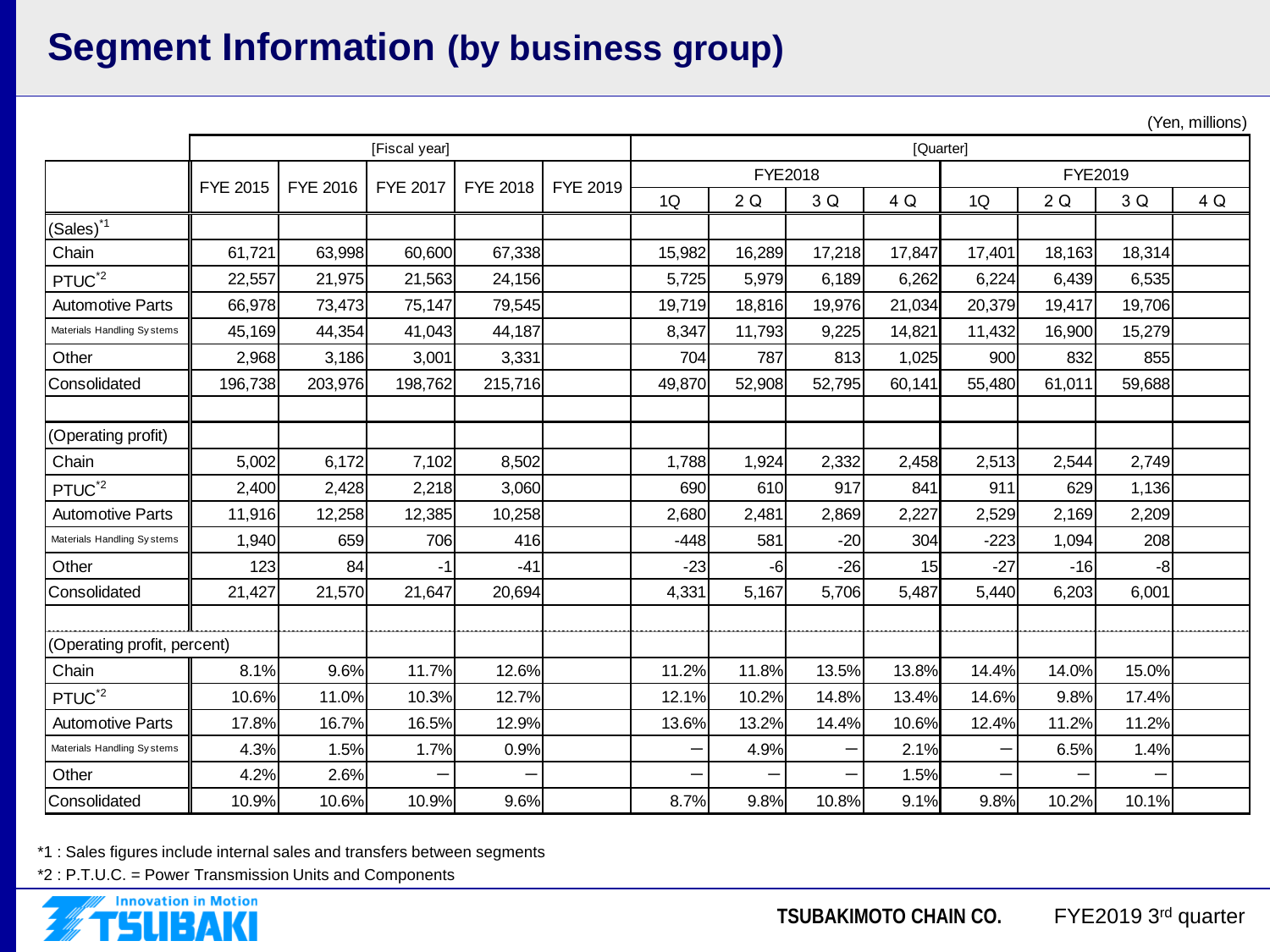# **Segment Information (by region)**

(Yen, millions)

|                             | [Fiscal year] |                                              |         |          |  |        | [Quarter] |          |        |        |        |        |    |
|-----------------------------|---------------|----------------------------------------------|---------|----------|--|--------|-----------|----------|--------|--------|--------|--------|----|
|                             |               | FYE 2015 FYE 2016 FYE 2017 FYE 2018 FYE 2019 |         | FYE 2018 |  |        |           | FYE 2019 |        |        |        |        |    |
|                             |               |                                              |         |          |  | 1Q     | 2Q        | 3Q       | 4Q     | 1Q     | 2Q     | 3Q     | 4Q |
| (Sales)                     |               |                                              |         |          |  |        |           |          |        |        |        |        |    |
| Japan                       | 119,349       | 121,347                                      | 117,795 | 125,380  |  | 27,906 | 31,692    | 31,486   | 34,296 | 30,542 | 31,961 | 33,050 |    |
| America                     | 48,749        | 51,671                                       | 50,830  | 52,862   |  | 13,184 | 12,271    | 12,418   | 14,989 | 14,078 | 17,964 | 16,581 |    |
| Europe                      | 26,545        | 24,219                                       | 23,181  | 25,620   |  | 5,953  | 6,209     | 6,409    | 7,049  | 7,481  | 6,860  | 6,612  |    |
| Indian Ocean Rim            | 10,718        | 12,626                                       | 12,763  | 14,850   |  | 3,541  | 3,378     | 3,710    | 4,221  | 4,258  | 4,372  | 4,484  |    |
| China                       | 14,062        | 16,494                                       | 18,186  | 22,251   |  | 4,850  | 5,265     | 5,331    | 6,805  | 5,594  | 6,107  | 5,687  |    |
| South Korea, Taiwan         | 7,115         | 8,578                                        | 8,378   | 9,684    |  | 2,483  | 2,758     | 2,335    | 2,108  | 2,560  | 2,439  | 2,350  |    |
| (Operating profit)          |               |                                              |         |          |  |        |           |          |        |        |        |        |    |
| Japan                       | 12,694        | 12,621                                       | 11,351  | 12,203   |  | 2,006  | 3,191     | 3,664    | 3,342  | 2,814  | 3,191  | 3,868  |    |
| America                     | 4,162         | 4,496                                        | 4,853   | 3,034    |  | 972    | 687       | 725      | 650    | 1,002  | 1,272  | 470    |    |
| Europe                      | 890           | 531                                          | 687     | 204      |  | 23     | 35        | 219      | $-73$  | 116    | 127    | $-29$  |    |
| Indian Ocean Rim            | 1,385         | 1,680                                        | 1,744   | 2,138    |  | 524    | 416       | 504      | 694    | 730    | 715    | 743    |    |
| China                       | 1,008         | 273                                          | 925     | 864      |  | 137    | 259       | 104      | 364    | 166    | 292    | 375    |    |
| South Korea. Taiwan         | 258           | 405                                          | 273     | 471      |  | 197    | 296       | 99       | $-121$ | 191    | 177    | 66     |    |
| (Operating profit, percent) |               |                                              |         |          |  |        |           |          |        |        |        |        |    |
| Japan                       | 10.6%         | 10.4%                                        | 9.6%    | 9.7%     |  | 7.2%   | 10.1%     | 11.6%    | 9.7%   | 9.2%   | 10.0%  | 11.7%  |    |
| America                     | 8.5%          | 8.7%                                         | 9.5%    | 5.7%     |  | 7.5%   | 5.6%      | 5.8%     | 4.3%   | 7.1%   | 7.1%   | 2.8%   |    |
| Europe                      | 3.4%          | 2.2%                                         | 3.0%    | 0.8%     |  | 0.4%   | 0.6%      | 3.4%     |        | 1.6%   | 1.9%   |        |    |
| Indian Ocean Rim            | 12.9%         | 13.3%                                        | 13.7%   | 14.4%    |  | 14.8%  | 12.3%     | 13.6%    | 16.4%  | 17.2%  | 16.4%  | 16.6%  |    |
| China                       | 7.2%          | 1.7%                                         | 5.1%    | 3.9%     |  | 2.8%   | 4.9%      | 2.0%     | 5.3%   | 3.0%   | 4.8%   | 6.6%   |    |
| South Korea, Taiwan         | 3.6%          | 4.7%                                         | 3.3%    | 4.9%     |  | 8.0%   | 10.7%     | 4.2%     |        | 7.5%   | 7.3%   | 2.8%   |    |

\*1 : Sales figures include internal sales and transfers between segments

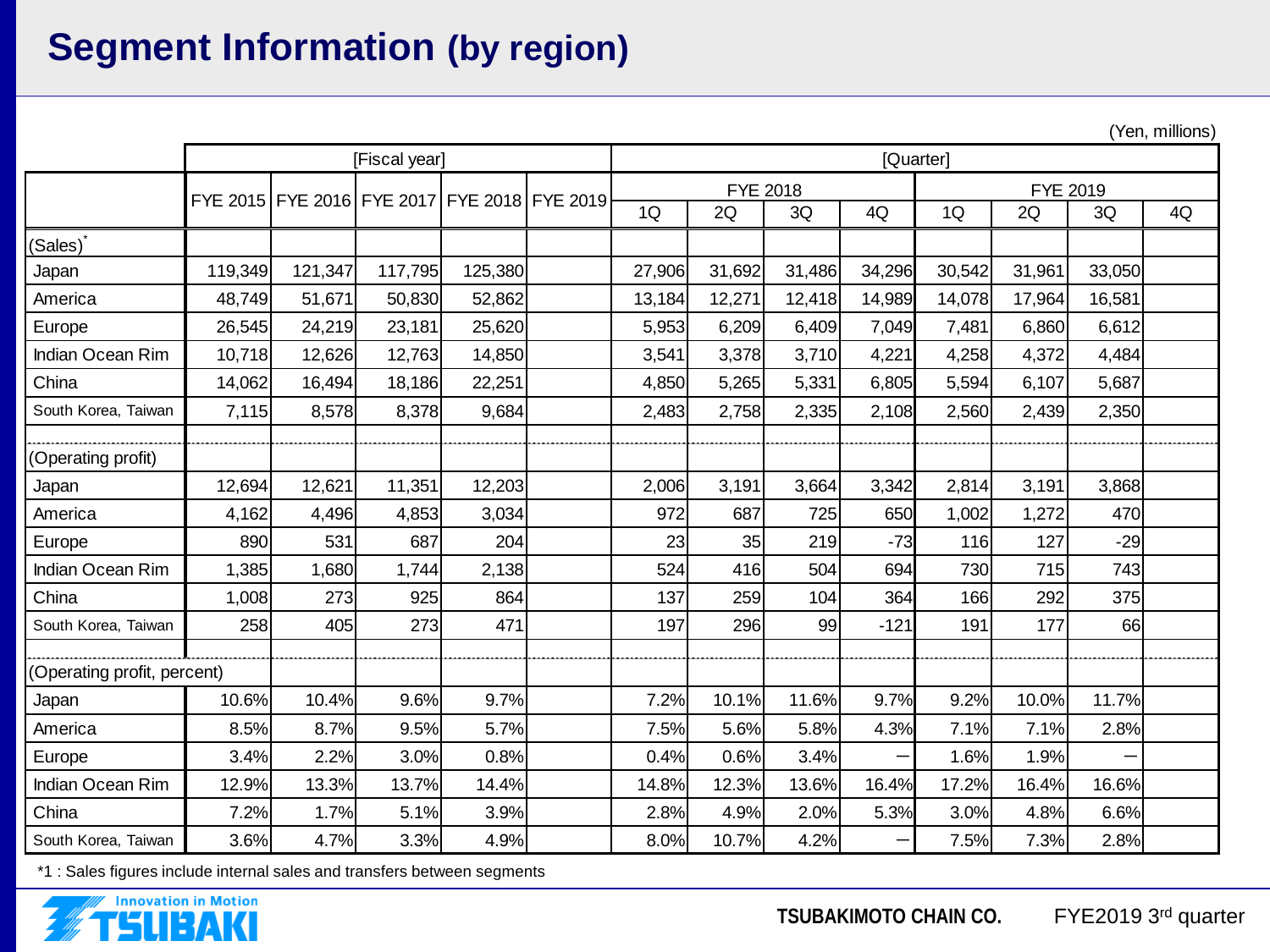#### **Breakdown of Overseas Sales**

(Yen, millions)

|                             | [Fiscal year] |          |          |          |          |                      | [Quarter] |        |        |        |        |        |    |
|-----------------------------|---------------|----------|----------|----------|----------|----------------------|-----------|--------|--------|--------|--------|--------|----|
|                             | FYE 2015      | FYE 2016 | FYE 2017 | FYE 2018 | FYE 2019 | FYE 2018<br>FYE 2019 |           |        |        |        |        |        |    |
|                             |               |          |          |          |          | 1Q                   | 2Q        | 3Q     | 4Q     | 1Q     | 2Q     | 3Q     | 4Q |
| (Consolidated sales)        | 196,738       | 203,976  | 198,762  | 215,716  |          | 49,870               | 52,908    | 52,796 | 60,142 | 55,480 | 61,012 | 59,688 |    |
| <b>USA</b>                  | 40,348        | 43,062   | 39,865   | 39,704   |          | 10,244               | 9,430     | 9,416  | 10,614 | 11,442 | 14,811 | 13,849 |    |
| Other                       | 7,656         | 8,316    | 9,047    | 10,503   |          | 2,248                | 2,098     | 2,521  | 3,636  | 2,240  | 2,567  | 2,313  |    |
| Europe                      | 24,021        | 23,000   | 22,298   | 24,670   |          | 5,774                | 6,090     | 6,011  | 6,795  | 7,173  | 6,565  | 6,387  |    |
| Indian Ocean Rim            | 12,851        | 12,824   | 13,452   | 14,860   |          | 3,381                | 3,371     | 3,474  | 4,634  | 3,915  | 4,448  | 4,361  |    |
| China                       | 13,868        | 15,251   | 16,531   | 20,273   |          | 4,417                | 4,764     | 4,852  | 6,240  | 5,112  | 5,541  | 5,039  |    |
| South Korea, Taiwan         | 7,550         | 8,638    | 7,978    | 9,721    |          | 2,449                | 3,072     | 2,370  | 1,830  | 2,736  | 2,980  | 2,578  |    |
| Total of overseas sales     | 106,297       | 111,094  | 109,174  | 119,734  |          | 28,517               | 28,823    | 28,645 | 33,749 | 32,622 | 36,911 | 34,526 |    |
| Total of domestic sales     | 90,441        | 92,882   | 89,588   | 95,982   |          | 21,353               | 24,085    | 24,151 | 26,393 | 22,858 | 24,101 | 25,162 |    |
| (Percent, sales by region)  |               |          |          |          |          |                      |           |        |        |        |        |        |    |
| <b>USA</b>                  | 20.5%         | 21.1%    | 20.1%    | 18.4%    |          | 20.5%                | 17.8%     | 17.8%  | 17.6%  | 20.6%  | 28.0%  | 26.2%  |    |
| Other                       | 3.9%          | 4.1%     | 4.6%     | 4.9%     |          | 4.5%                 | 4.0%      | 4.8%   | 6.0%   | 4.0%   | 4.9%   | 4.4%   |    |
| Europe                      | 12.2%         | 11.3%    | 11.2%    | 11.4%    |          | 11.6%                | 11.5%     | 11.4%  | 11.3%  | 12.9%  | 12.4%  | 12.1%  |    |
| Indian Ocean Rim            | 6.5%          | 6.3%     | 6.8%     | 6.9%     |          | 6.8%                 | 6.4%      | 6.6%   | 7.7%   | 7.1%   | 8.4%   | 8.3%   |    |
| China                       | 7.0%          | 7.5%     | 8.3%     | 9.4%     |          | 8.9%                 | 9.0%      | 9.2%   | 10.4%  | 9.2%   | 10.5%  | 9.5%   |    |
| South Korea, Taiwan         | 3.8%          | 4.2%     | 4.0%     | 4.5%     |          | 4.9%                 | 5.8%      | 4.5%   | 3.0%   | 4.9%   | 5.6%   | 4.9%   |    |
| Percent, all overseas sales | 54.0%         | 54.5%    | 54.9%    | 55.5%    |          | 57.2%                | 54.5%     | 54.3%  | 56.1%  | 58.8%  | 60.5%  | 57.8%  |    |